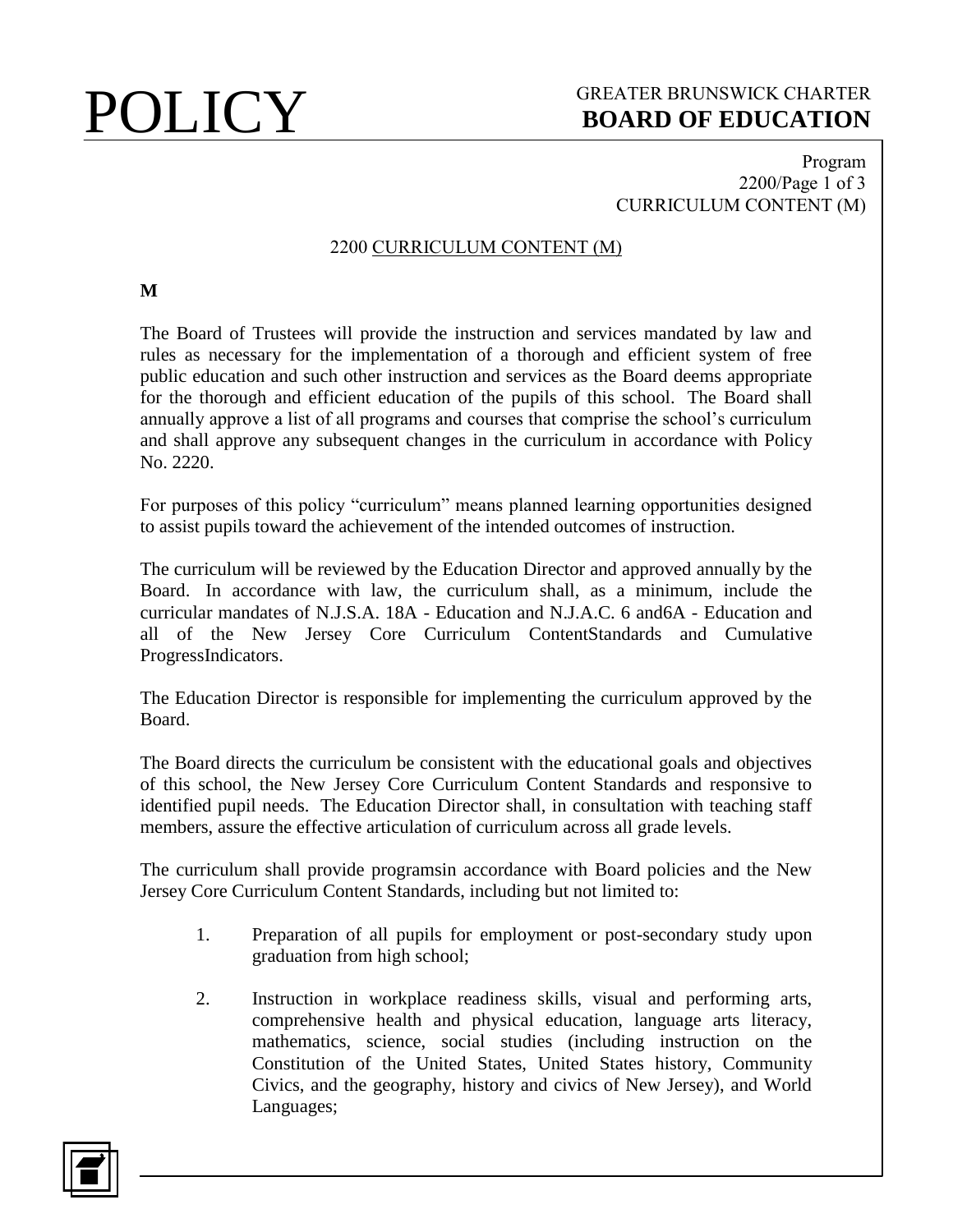## POLICY GREATER BRUNSWICK CHARTER<br>BOARD OF EDUCATION **BOARD OF EDUCATION**

Program 2200/Page 2 of 3 CURRICULUM CONTENT (M)

- 3. Continuous access to sufficient programs and services of a library/media facility, classroom collection, or both, to support the educational program of all pupilsin accordance with Policy No. 2530;
- 4. Guidance and counseling to assist in career and academic planning for all pupils, in accordance with Policy No. 2411;
- 5. A continuum of educational programs and services for all children with disabilities, in accordance with Policy No. 2460 and Regulation Nos. 2460.1 through 2460.14;
- 6. English as a Second Language, and English language services for pupils of limited English language proficiency, when the number of such pupils so necessitates, in accordance with Policy No. 2423;
- 7. Programs and services for pupils at risk who require remedial assistance in accordance with Policy Nos. 2414, 2415, and 5460;
- 8. Equal educational opportunity for all pupils in accordance with Policy Nos. 2260, 5750 and 5755;
- 9. Career awareness and exploration asrequired, and vocational education as appropriate;
- 10. Educational opportunities for pupils with exceptional abilities, in accordance with Policy No. 2464;
- 11. Instruction in accident and fire prevention;
- 12. A substance abuse prevention program;
- 13. A program for family life education; and
- 14. Programs that encourage the active involvement of representatives from the community, business, industry, labor and higher education in the development of educational programs aligned with the standards.

N.J.S.A. 18A:6-2; 18A:6-3; 18A:35-1 et seq. N.J.A.C. 6A:8-1.1 et seq.;6A:14 et seq.